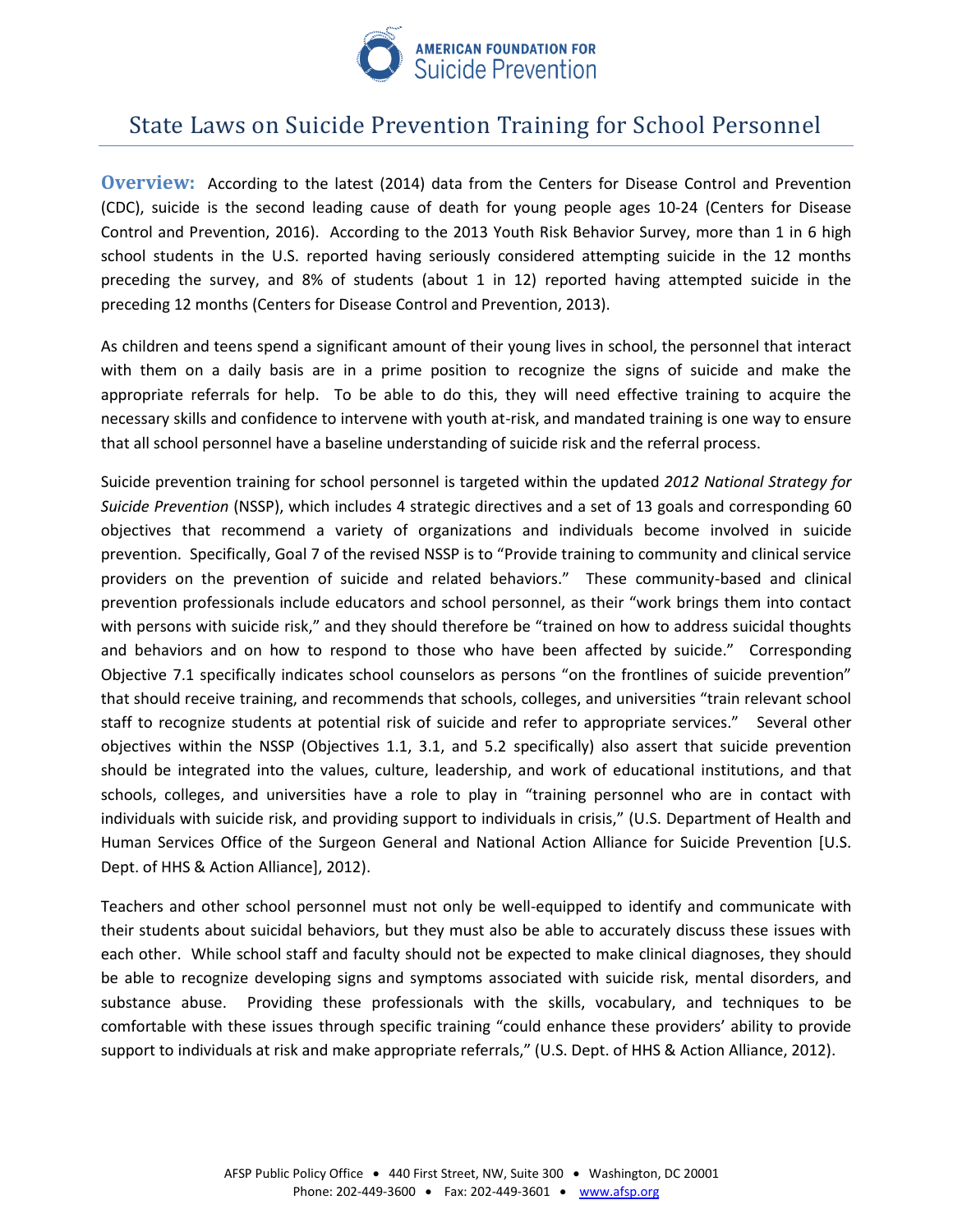

# **Current State Laws:**

### State Mandated Annual Training (9 states)

There are currently nine states (Alaska, Delaware, Georgia, Kentucky, Louisiana, Nebraska, North Dakota, Tennessee, and Texas) that mandate annual suicide prevention training for school personnel. In Alaska, Georgia, Louisiana, North Dakota, Tennessee, and Texas, this mandate is titled the *Jason Flatt Act*.

- **Alaska** requires 2 hours of training each year for teachers, administrators, counselors, and specialists who provide services to students in grades 7-12 [adopted 2012]
- **•** Delaware requires public school employees to receive 90 minutes of training each year; training materials must be evidence based and developed/approved by the Departments of Health and Social Services, Services for Children Youth and their Families, and Education [adopted 2015]
- **Georgia** requires annual training for all certificated public school personnel; the training must be provided within the framework of existing in-service training programs offered by the department of education or as part of required professional development offered by a local school system [adopted 2015]
- **Kentucky** requires 2 hours of "self-study review of suicide prevention materials" each year for high school and middle school principals, guidance counselors, and teachers [adopted 2010]
- **Louisiana** requires 2 hours of in-service training each year for teachers, school counselors, principals, and other administrators "for whom such training is deemed beneficial" [adopted 2008]
- **Nebraska** requires at least 1 hour of training each year for all public school nurses, teachers, counselors, school psychologists, administrators, school social workers, and other "appropriate personnel"; also requires the department of education to collaborate with others in the state to develop a list of approved training materials that identify available mental health services and instruct on when and how to refer youth and their families to those services [adopted 2014]
- **North Dakota** requires that middle and high school teachers, administrators, and instructional staff receive at least 2 hours of professional development annually in youth suicide risk indicators, appropriate responses, and referral sources [adopted 2013, added annual requirement 2015]
- **Tennessee** originally required 2 hours of in-service training each year for teachers and principals [adopted 2007]; effective 7/1/16, the expanded law now requires 2 hours of in-service training each year for all school employees [adopted 2016]
- **Texas**:
	- $\circ$  Requires annual staff development for educators in suicide prevention; training must be based on best practice recommended by the Department of State Health Services in coordination with the Texas Education Agency and may be completed via independent online review [adopted 2015];
	- $\circ$  Requires that minimum academic qualifications for certified educators also require instruction regarding mental health, substance abuse, and youth suicide, provided through a program selected from the list of recommended best practice-based programs established under §161.325 Health and Safety Code, and including effective strategies for teaching and intervening with students with mental or emotional disorders, including de-escalation techniques and positive behavioral interventions and supports [initially adopted 2013, amended 2015]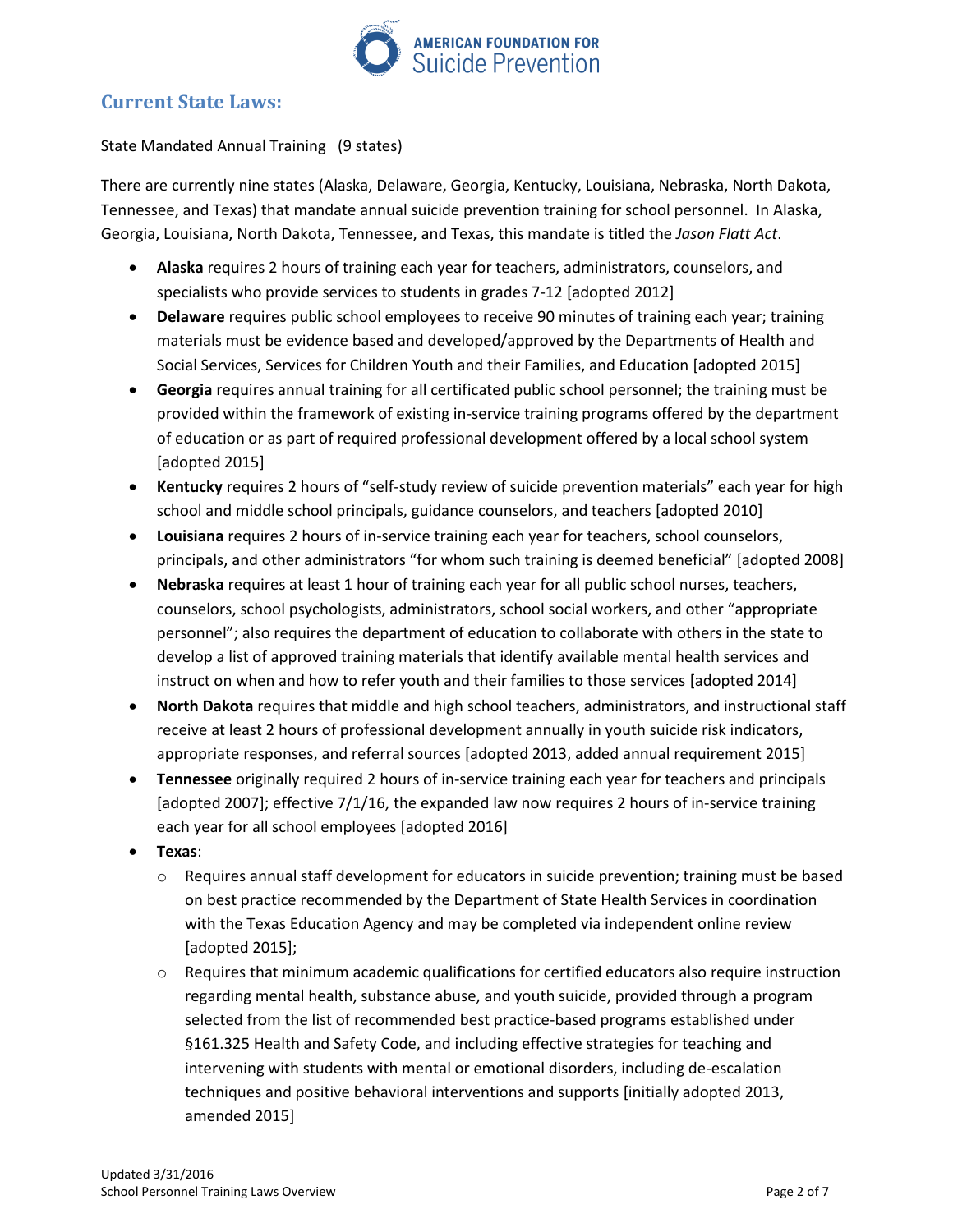

#### State Mandated Training, Not Annual (16 states)

There are currently sixteen states (Arkansas, Connecticut, Illinois, Indiana, Maine, Maryland, Massachusetts, Mississippi, New Jersey, Ohio, Pennsylvania, South Carolina, Utah, Washington, West Virginia, and Wyoming) that mandate training in suicide prevention for school personnel but do not specify that the training must be annual. In Arkansas, Mississippi, Ohio, South Carolina, West Virginia, and Wyoming, the law is titled the *Jason Flatt Act.*

- **Arkansas** requires 2 hours of training every 5 years for licensed personnel [adopted 2011]
- **Connecticut** requires (an unspecified duration of) training once, as a condition of initial certification for beginning teachers; local boards of education must also provide an in-service training program for teachers, administrators, and pupil personnel that includes information on youth suicide prevention and response [adopted 2011]
- **Illinois** requires school guidance counselors, teachers, school social workers, and other personnel who work with pupils in grades 7-12 to be trained (unspecified duration) and taught various intervention techniques; the training must be provided within the framework of existing in-service training programs or required professional development activities [adopted 2009]
- **Indiana** requires (an unspecified duration of) training as a requirement for initial teaching licensure, for applicants for initial teaching license at any grade level [adopted 2011]
- In **Maine**, beginning in the 2014-2015 school year for high schools and in the 2015-2016 school year for middle and elementary schools, all school personnel will be required to receive a 1-2 hour inservice training module in suicide prevention awareness every 5 years, and at least two personnel in each school will be required to take a more intensive one-day course in suicide prevention and intervention training every 5 years [adopted 2013]
- **Maryland** now requires certified school counselors, on or before July 1, 2016, to have obtained the knowledge and skills required to understand and respond to the social, emotional, and personal development of students, including (1) knowledge and skills relating to the recognition of indicators of mental illness and behavioral distress, including depression, trauma, violence, youth suicide, and substance abuse; and (2) The identification of professional resources to help students in crisis [adopted 2015]
- **Massachusetts** requires that all licensed school personnel receive at least 2 hours of training every three years [adopted 2014]
- **Mississippi** requires (an unspecified duration of) training only once, for all newly employed licensed teachers and principals [adopted 2009]
- **New Jersey** requires 2 hours of training to be completed in each professional development period for public school teaching staff members; New Jersey is unique in that it specifies that a qualified trainer in the mental health community must administer the training [adopted 2006]
- **Ohio** requires that training in youth suicide, awareness, and prevention be incorporated into existing in-service training required for nurses, teachers, counselors, school psychologists, administrators, and any other "appropriate" personnel every 5 years [adopted 2012]
- **Pennsylvania**, beginning with the 2015-2016 school year, will require at least 4 hours of training every 5 years for professional educators in school buildings serving students in grades 6-12 [adopted 2014]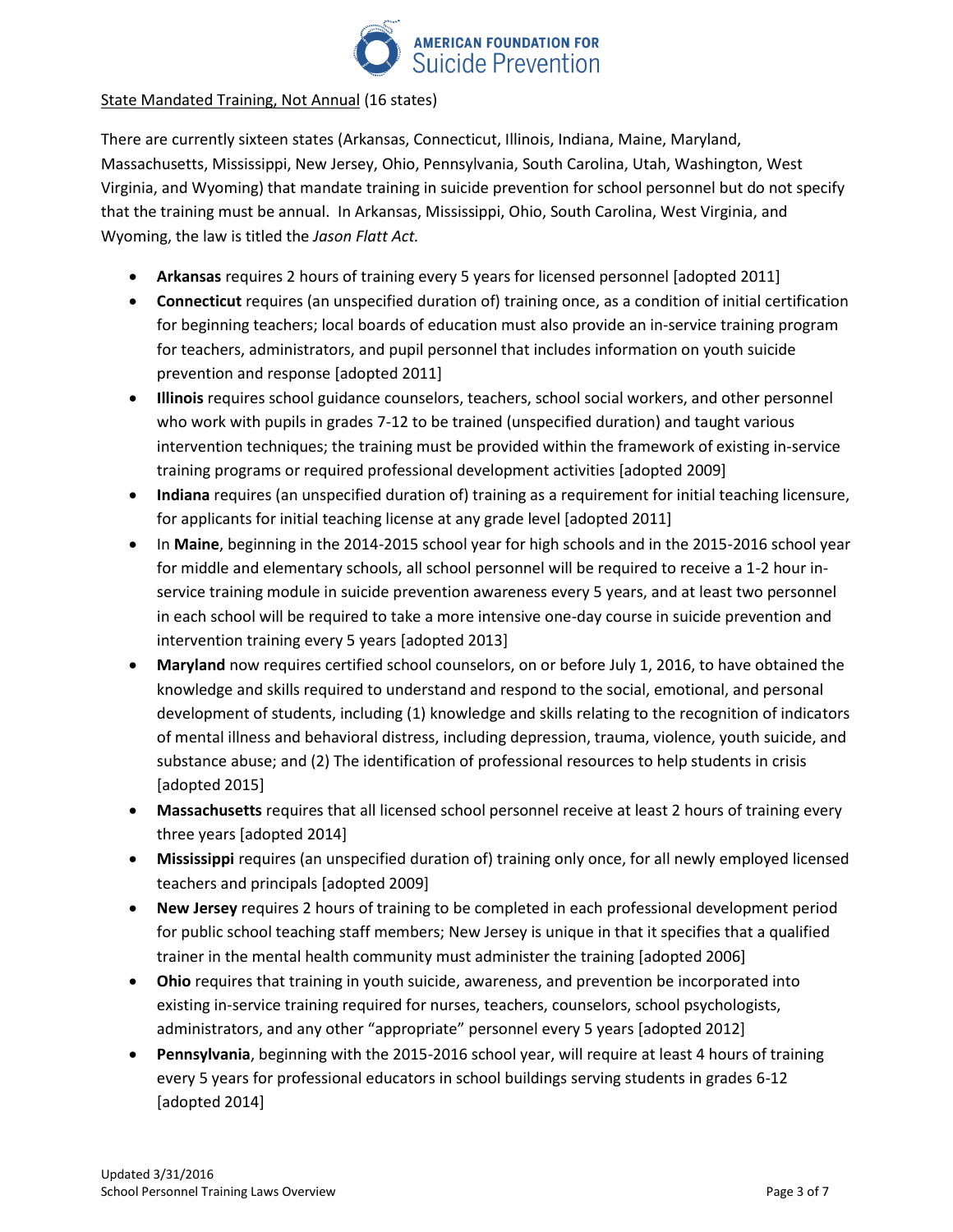

- **South Carolina** requires 2 hours of training every 5 years (consistent with the state's existing licensure cycle) [adopted 2012]
- **Utah** requires 2 hours of training consistent with the state's licensure cycle [adopted 2012]
- In **Washington**, school social workers, school nurses, school psychologists, and school counselors are required to receive at least 3 hours of training as a condition of professional certification [adopted 2013]
- **West Virginia** requires "routine education" for professional educators, including principals, administrators, and those service personnel having direct contact with students [adopted 2012]
- **Wyoming** requires at least 8 hours of suicide prevention education every 4 school years for all teachers and administrators using "suitable materials reviewed and recommended" by the state superintendent and the director of the department of education (beginning in the 2014-2015 school year) [adopted 2014]

#### State Encourages Training (14 states)

There are fourteen states (**Alabama, Arizona, California, Colorado, Florida, Michigan, Minnesota, Montana, Nevada, New York, Oklahoma, Rhode Island, Virginia,** and **Wisconsin**) with laws in place that encourage suicide prevention training for school personnel. In some states this means the provision of access to training as an *option* for professional development. In others, structures are put in place by the legislature to provide for the training, but school personnel are not required to make use of those training options. Or, the state *allows* grant funding to be used for suicide prevention training, but does not require it.

#### Other (Unique) School Suicide Prevention Statutes

- Nine states (**Connecticut, Delaware, Georgia, Illinois, Maine, Pennsylvania, Tennessee, Utah, and Washington**) require school suicide prevention policies and or programming statewide; nine other states (Alabama, Arkansas, California, Louisiana, Maryland, New Jersey, Oklahoma, Texas, and Virginia) encourage school suicide prevention policies and or programming
- **Idaho** encourages the inclusion of teen early intervention specialists in schools to provide suicide prevention counseling services
- **Iowa** encourages early intervention programs for students at-risk for suicide
- **North Carolina** requires at least one employee within the local school administrative unit be trained in the unique needs of children who have immediate family members in the military, including training on suicide risks
- **Oklahoma** requires teachers, counselors, principals, administrators, and other school personnel to immediately notify the parents or legal guardians of students determined to be at risk for attempting suicide
- **Utah** requires schools to notify a parent or guardian if their student threatens to complete suicide or is involved in a bullying incident and maintain a record of that notification; school boards are required to adopt a policy regarding the process for parent/guardian notification
- **Virginia** requires all licensed administrative or instructional personnel to contact a student's parent "as soon as practicable" should they have reason to believe, as a result of direct communication from a student, that such student is at imminent risk of suicide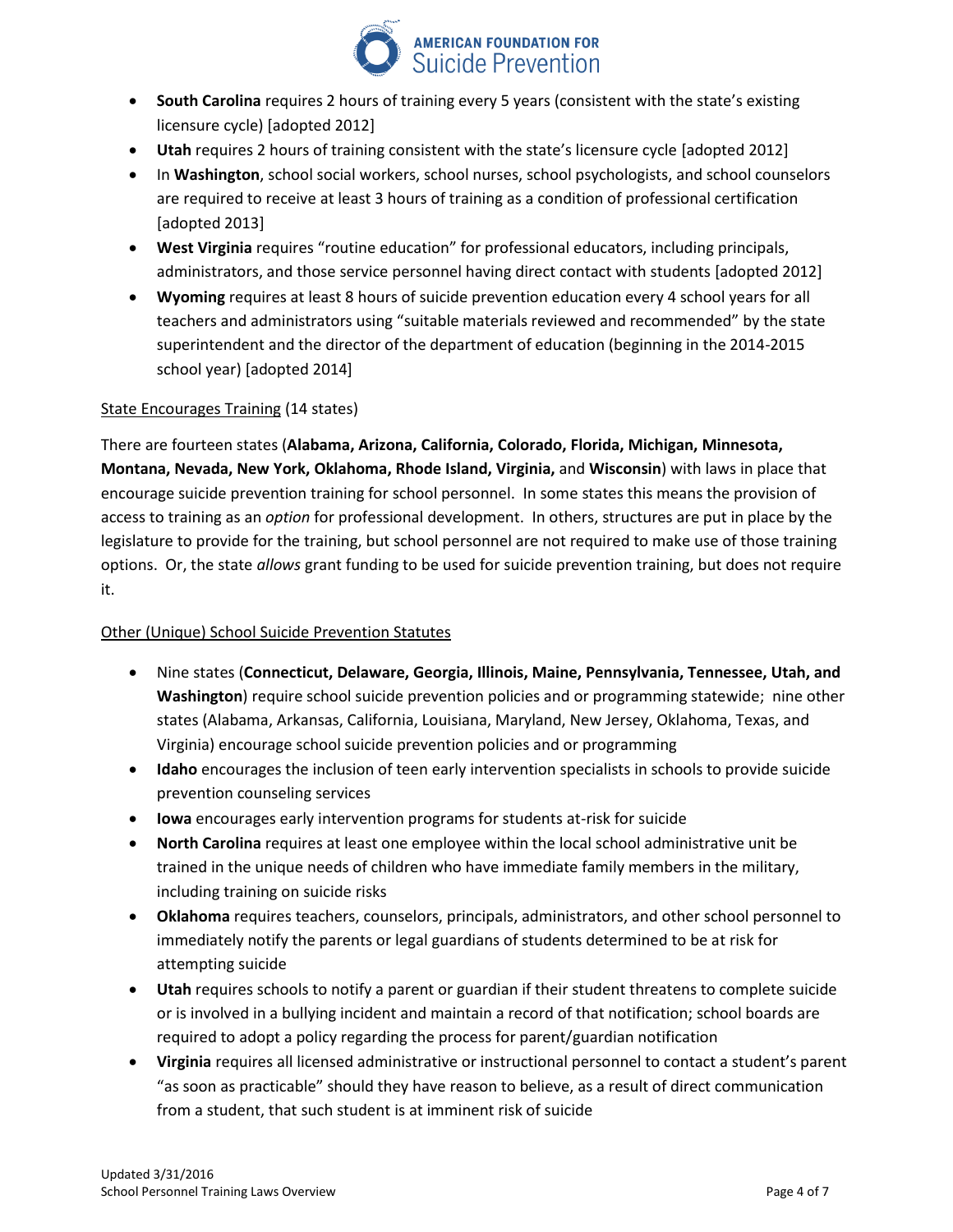

**Current Advocacy Efforts:** The American Foundation for Suicide Prevention (AFSP) recognizes that the training of school personnel is a crucial step toward reducing the rate of suicide among young people in the U.S., and has therefore made mandated suicide prevention training for these key gatekeepers a public policy priority. Many states that currently mandate suicide prevention training for school personnel achieved this through adopting a bill titled *The Jason Flatt Act,* the hallmark piece of legislation for the notfor-profit organization, the Jason Foundation, Inc. (JFI). In most states, the *Jason Flatt Act* mandates 2 hours of suicide prevention training for school personnel, although in each state the requirements vary slightly. Recognizing this accomplishment, and to better address this public policy priority, AFSP joined efforts with JFI in 2011-2016 to actively support passage of the *Jason Flatt Act* in Alaska, Georgia, North Dakota, Ohio, South Carolina, Tennessee (expansion), Utah, and Wyoming.

**AFSP Model Legislation on Suicide Prevention in Schools:** After working with JFI on several states in 2011-2012, AFSP wanted to promote this type of advocacy work in additional states where JFI has not introduced the *Jason Flatt Act*. For these states, AFSP has developed model legislation for use by AFSP Field Advocate volunteers, AFSP Chapter volunteers, and members of the general public who would like to propose this type of legislation to their own state lawmakers. In development of the model legislation, AFSP public policy staff consulted with members of AFSP's national Public Policy Council, referenced current empirical research and existing state laws, and incorporated feedback from staff and volunteers who were involved in the passage of suicide prevention training laws in their state. The model legislation is intended to serve as an ideal starting point with elected officials who are willing to consider sponsoring a suicide prevention in schools bill. **See page 7 of this document for the full model legislation**.

**Training Resources:** Every state has some form of suicide prevention training or awareness program available. However, the availability and accessibility of these programs vary. **The appeal of AFSP's Model Legislation on Suicide Prevention in Schools, and of the** *Jason Flatt Act,* **is that their language is worded to allow flexibility within states to choose the training programs that will best fit the educational environment(s) within their state**.

AFSP offers several resources for schools that may be used to implement existing laws or to offset the cost of proposed legislation (fiscal note). Details can be found online a[t http://afsp.org/our](http://afsp.org/our-work/education/)[work/education/.](http://afsp.org/our-work/education/) All are offered either as a free download online or through local AFSP chapters. Seventy-five (75) AFSP chapters currently serve 43 states across the U.S. Find your local chapter online at [http://afsp.org/our-work/chapters/.](http://afsp.org/our-work/chapters/)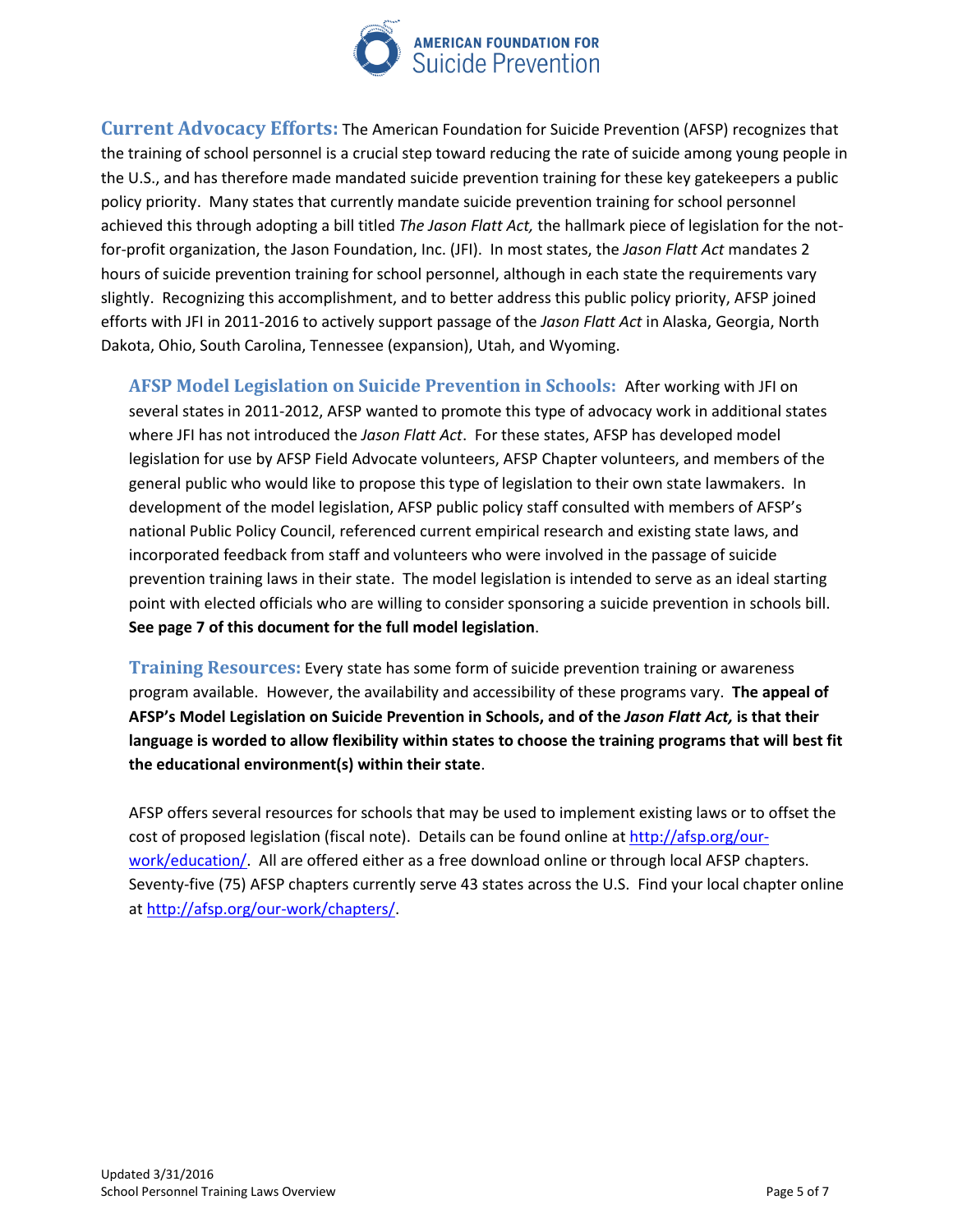

**References:** The following resources were consulted for statistics and background information for this overview:

- Centers for Disease Control and Prevention. (2015). National Center for Injury Prevention and Control: WISQARS Leading Causes of Death Reports, National and Regional, 1999-2014. Retrieved March 30, 2016 from [http://webappa.cdc.gov/sasweb/ncipc/leadcaus10\\_us.html.](http://webappa.cdc.gov/sasweb/ncipc/leadcaus10_us.html)
- Centers for Disease Control and Prevention. 2013 Youth Risk Behavior Surveillance System Results. Retrieved June 30, 2014 from [www.cdc.gov/yrbs.](http://www.cdc.gov/yrbs)
- U.S. Department of Health and Human Services (HHS) Office of the Surgeon General and National Action Alliance for Suicide Prevention. (September 2012). 2012 National Strategy for Suicide Prevention: Goals and Objectives for Action. Washington, DC: HHS. Retrieved September 11, 2012 from [http://www.surgeongeneral.gov/library/reports/national-strategy-suicide-prevention/full](http://www.surgeongeneral.gov/library/reports/national-strategy-suicide-prevention/full-report.pdf)[report.pdf.](http://www.surgeongeneral.gov/library/reports/national-strategy-suicide-prevention/full-report.pdf)